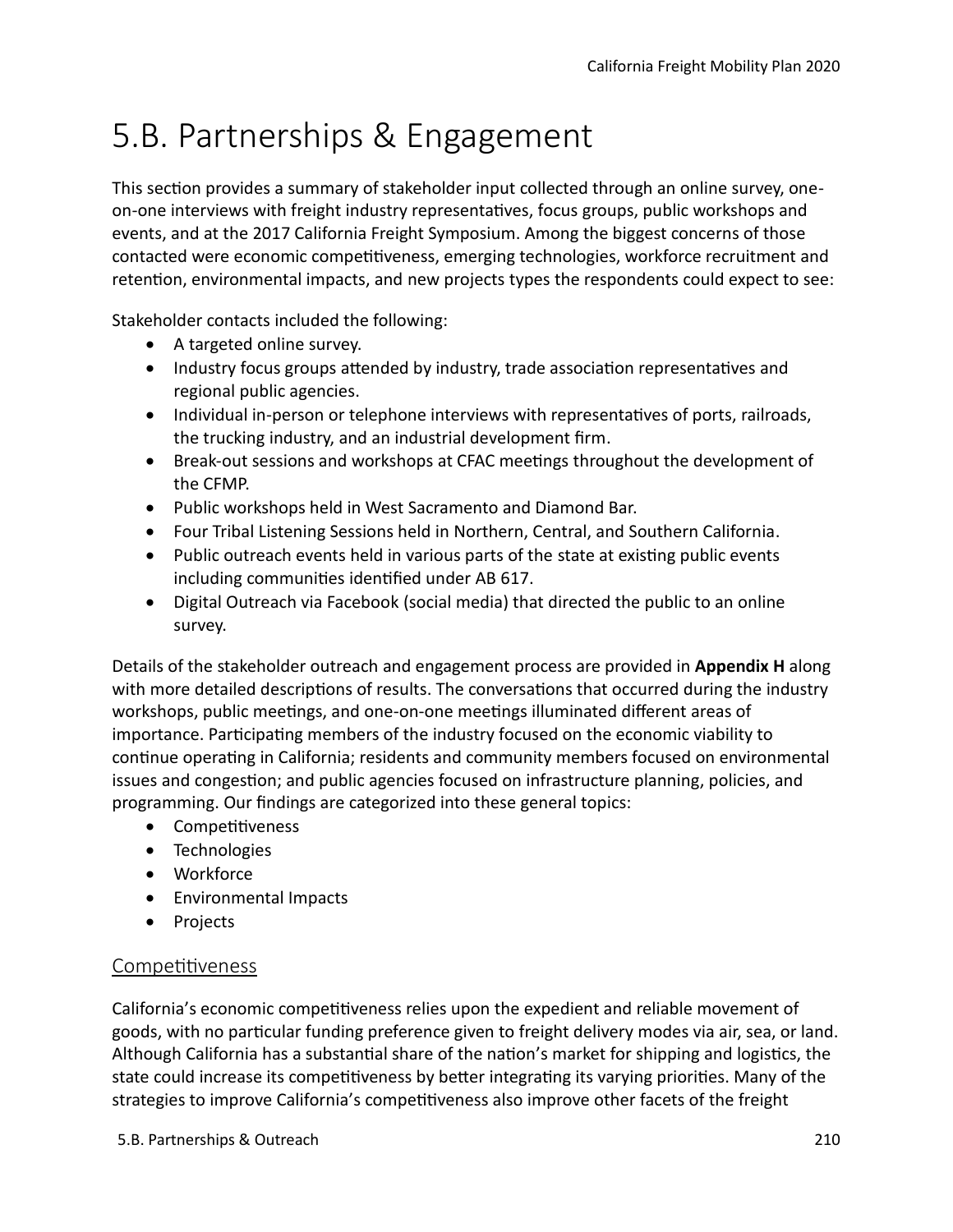industry. For information regarding California competitiveness, please refer to **Chapter 2** and **Appendix C.**

## Partnership

State agencies can work together to streamline CEQA compliance and ofer grants or incentves for compliance with CARB regulations. Furthermore, cooperative efforts to lower the cost of living, primarily housing, can serve as an incentive to recruit and retain a workforce. In partnership with the public education system, private companies can recruit and train a qualifed workforce. Furthermore, the State can explore ways to decrease speed diferentals between commercial trucks and passenger vehicles and increase weight limits. Increased collaboration on statewide and regional economic development efforts have a ripple effect, inspiring implementation of more efficient and sustainable practices.

#### Reliability

Reliable infrastructure is necessary for logistics facilities to function properly. The freight system relies on the State to provide adequate facilites for travel and rest as well as signage and travel tme. The State can also ensure excellent roadway and highway pavement conditons with the goal of easing urban and highway congeston. This has the potental not only to increase the State's competitiveness by increasing productivity and reliability, but also improves conditions for the state's workforce.

One example of a multifaceted approach to increase California's competitiveness would be to implement more efficient technology to help lower costs. However, this would also likely require making changes to electric power rate structures to make predicting the cost of electricity feasible and reliable.

#### **Seaports**

According to focus group partcipants, a focus on performance goals could help increase economic competitiveness of California's seaports. Electrification of port equipment and drayage tractors will require substantal investment in the electric power infrastructure. Although it reduces GHG emissions signifcantly, shore power infrastructure is costly to construct and operate. Finding ways to collaboratively design strategies between State regulations and privately-held interests can help improve port competitiveness. Some such strategies include prioritzing and incentvizing industrial buildings near ports and markets through streamlined permitting and financial assistance for private industries who invest in ports, especially as they relate to ZEVs.

## Technologies

Investing in new and innovative technologies can increase California's competitive edge within the freight sector by making travel tmes more reliable, decreasing fuel costs, and improving efficiency. New environmental beneficial technologies also have the potential to lessen the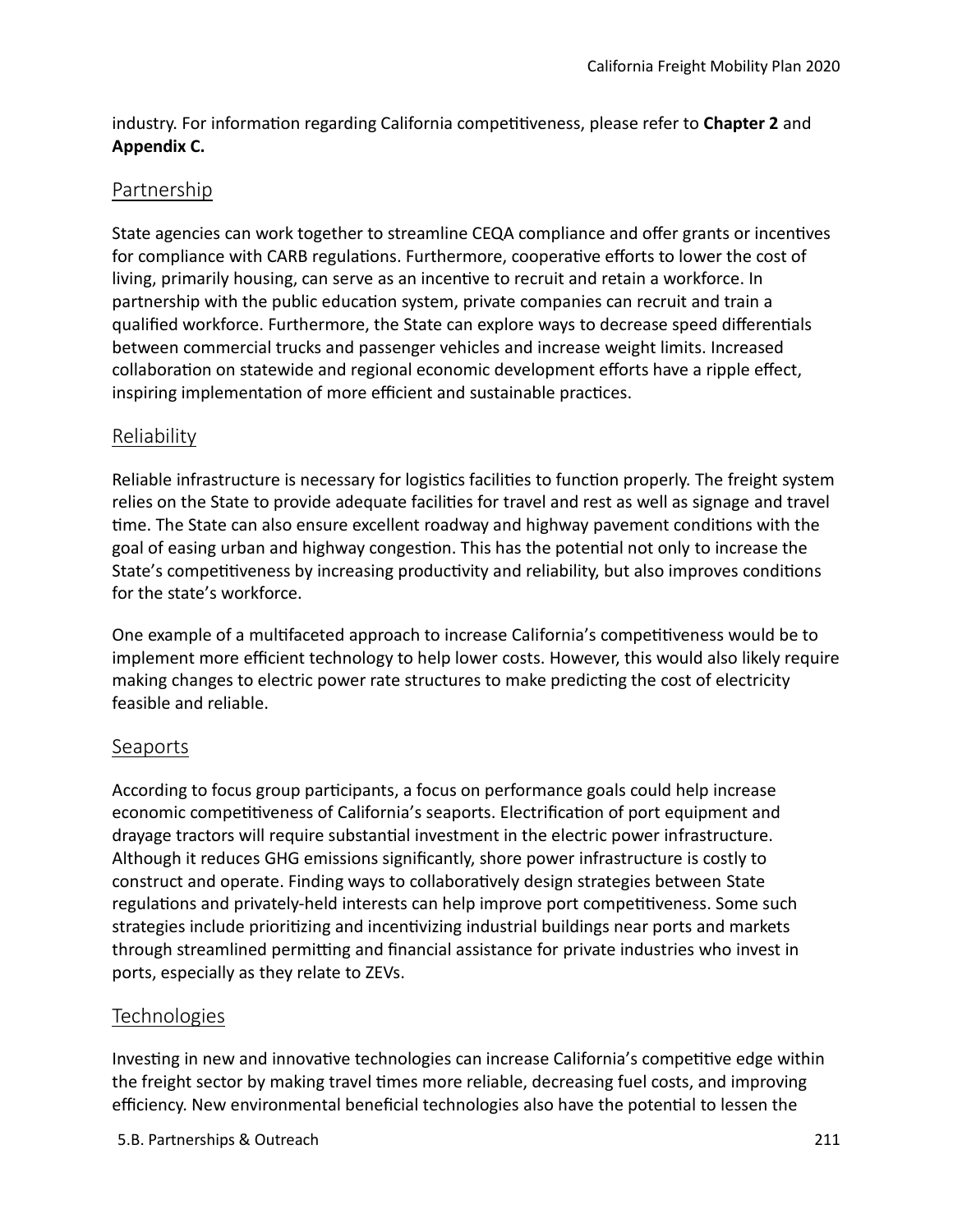environmental impacts of the industry and make it a more desirable profession to the workforce. The State can play a significant role in providing or incentivizing infrastructure development, particularly electric power and alternative fuels infrastructure that is otherwise holding back technology adoption. The State can also lead research and development through special study contracts and create specific, internal programs to the effort. Moreover, the outcomes from research can inform the private industry on which technologies to adopt without needing to spend resources on technologies that may not pan out, therefore increasing competitiveness of California's private entities.

#### **Truck Platooning and Autonomous Vehicles**

Truck platooning and the use of autonomous vehicles have the potental to eliminate drivercaused errors, increase safety, decrease travel tmes, and decrease fuel usage. Despite this, many private sector stakeholders are hesitant to adopt platooning, expressing that the fuel savings benefts need to be studied further. This may be due to the possibility that platooning meets signifcant barriers in urban areas and last-mile deliveries. Smooth transitons between long-haul and shorter distance deliveries would need to be clearly defned and coordinated, as automobile and light-duty truck entrances and exits onto roadways may disrupt platoons. In additon to the obstacle posed by heavily urbanized areas, loss of communicatons in hilly or mountainous areas can afect performance so investments need to be made to increase service reliability.

Some regard the use of autonomous vehicles as a possible solution to the driver shortage. The State of California is a major feet operator and could use its State vehicle feet to test new technologies. The potental for autonomous trucking may be limited to designated corridors, such as where dedicated lanes are provided.

#### **Port Terminal Automation**

Port terminal automation speeds up operations at the ports, which makes loading and offloading cargo safer, faster, creates more efficient use of space at ports and on ships, and decreases the tme spent moving goods. Use of automated, remotely automated, or manned new types of cargo handling equipment have the potental for increasing the velocity of containers. For ports to continue making investments in automation, some stakeholders expressed that the State should incentivize terminal operators to simultaneously pursue automation and ZE technologies. However, other stakeholders felt that port automation technologies will have too much impact on the freight workforce and should be used only in agreement with labor unions. Initatves to retrain the existng workforce and focus on advancing skills should be highly considered.

#### **Information Technologies**

One critical item identified was the need for improved network cell phone connection and infrastructure. In the northern regions of California, for example, there is a lack of available cell recepton, due to greater distances between cell phone towers and dispersed populatons. Possible solutions include maintaining up-to-date and accurate information on navigation systems and social media feeds, promoting 1-800-427-ROAD (7623), developing mobile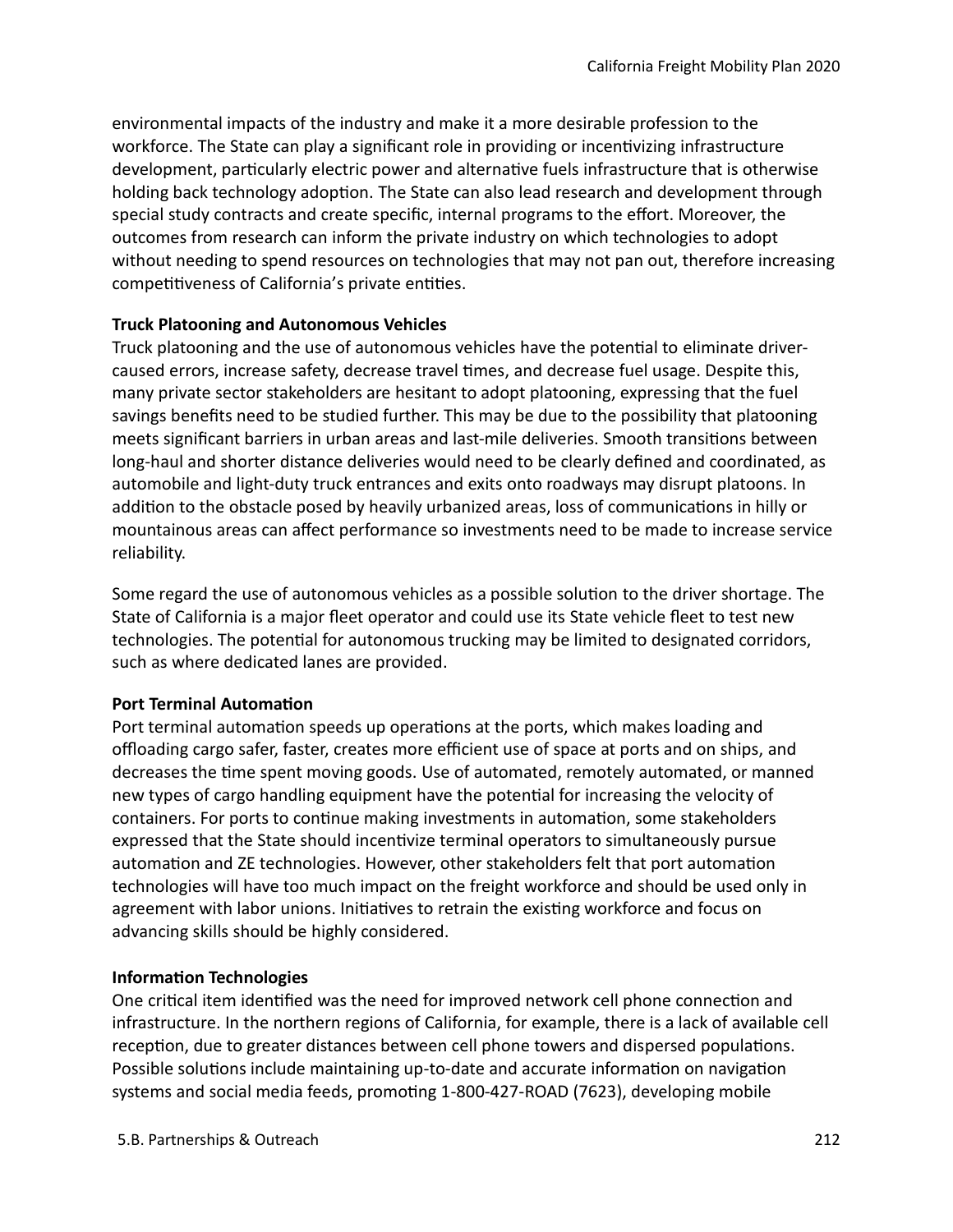applications to help notify drivers of problems on the road, increasing broadband availability and ITS applications (such CMS), and developing maps specific to trucks for appropriate alternative route options during traffic incidents and road closures.

Another need in the information technology sector is further development and refinement of terminal appointment systems, which have made positve diferences at ports and receivers. This would greatly increase worker productivity and reduce emissions from idling vehicles.

Even though the industry relies on broad access to industry data, stakeholders typically do not share their proprietary information for competitive reasons. IT experts from private industry, various ports, retailers, and cyber security frms should convene to develop a protocol for sharing data across networks, while also ensuring privacy of confdental data and proprietary information.

#### **Mandated Technology**

The mandated use of Electronic Logging Devices (ELDs) was intended to increase safety by requiring truckers to stop and rest after a certain number of hours on the road. Mandated use of ELDs, in additon to adherence to company policies, sometmes cause drivers to operate during congested tmes or during incidents, meaning added delay on local and state roadway systems. For example, if a driver has driven for the maximum amount of time allowed by law, then they must stop and take a break to maintain in good standing with their company and the law. This can force drivers to stop against their better judgement, instead of allowing them to continue past a section of highway or city known for congestion. The driver, then at the end of the break period, will need to continue on to their destination, regardless of traffic conditions. This causes added congestion onto the highways and delays for truckers. Drivers face harsh penalties for non-compliance with ELD mandates and to avoid fines, they may speed which impacts public safety. ELD mandates also decrease driver productivity because the clock, which counts towards total driving hours, cannot be stopped between non-driving activities, such as loading, unloading, or other responsibilities.

Easing restrictions or amending existing regulations may alleviate the disconnect between ELD mandates and business operations to increase the safety of the traveling public, while also ensuring economic competitiveness of California's freight system and safe working conditions for drivers.

#### **Technology Grant Programs**

To remain competitive, funding opportunities should be expanded and shared widely so more private businesses can take advantage of them. Although grant funding is sometmes the condition on which new technologies are implemented, many private organizations, especially smaller ones, do not have grant writers or grant administrators to help with the process.

New regulations that will require replacing older equipment with cleaner ones are attainable, but these regulations add business costs and uncertainties contributing to decisions to expand or relocate outside of California. Those who partcipated in focus groups felt the State should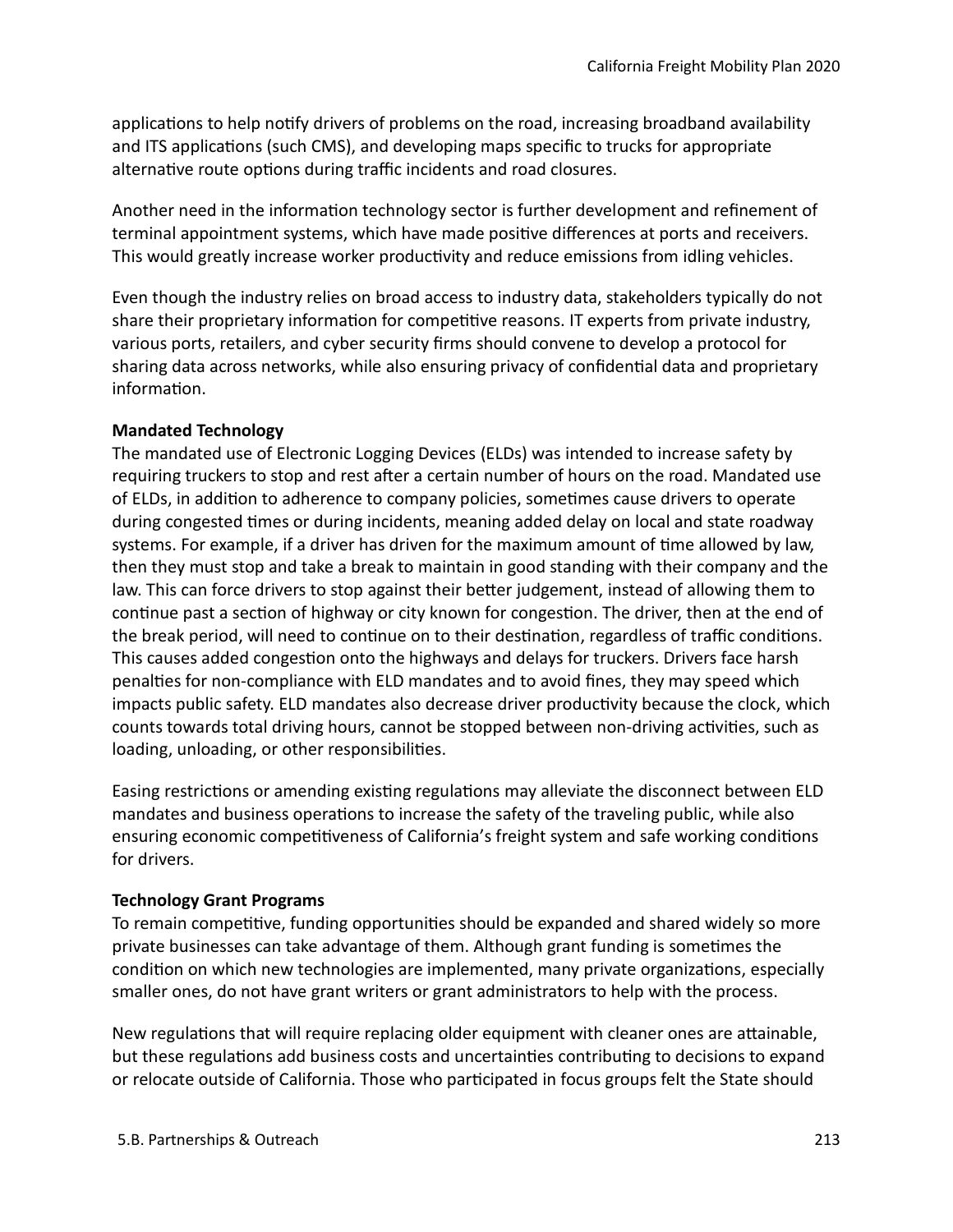continue to encourage private investment in new and better chassis, global positioning systems (GPS), and related communicatons and dispatching technologies.

Technology research, development, and implementation play an important role in emissions compliance and environmental benefts. There is a push in the industry to reduce emissions through hybridizaton. For example, BNSF has obtained grant funding for a demonstraton between Stockton and Fresno in which low-emissions or zero-emissions drayage equipment will be part of new terminal projects. Railroads will likely pursue some level of terminal equipment automation. Short line railroads have benefited from Carl Moyer grants and other funding for locomotive replacement, but more help is needed to meet technology needs.

#### **Implementaton of New Technologies**

Ofen, emerging technologies serve as the key to lessening the environmental impacts of freight activities. Even so, alternative fuel infrastructure often lags vehicle technology, creating a barrier to achieving GHG reduction targets. For example, while there may be an increase in the number of electric trucks, there are very few places to charge them. Increasing use of alternative fuels (natural gas, hydrogen, electric power) and creating more infrastructure to support its use could, in turn, reduce congestion and transit time. Additionally, less conventional approaches to improve efficiency, such as truck platooning, also have advantages that are often overlooked and would greatly lessen the environmental impacts of goods movement.

# Workforce

There is a national shortage of qualified truck drivers. The truck driver shortage is a special workforce issue and a factor in all other categories– competitiveness, sustainability, and technology. This issue was raised in every outreach forum and survey. Although this problem is less prevalent in California than in other parts of the country, the outreach phase of the CFMP yielded a variety of solutons to increase the number of skilled drivers to meet the growing demand in our state.

#### **Barriers to Entry for Potental Drivers**

The largest barrier to entry for new drivers entering the trucking profession is the cost of trucking school. Drivers must ofen go into debt to atend driver school. Furthermore, insurance companies require two years of experience before they will cover a driver, but a new driver is unable to gain any experience without frst having insurance.

The State has already begun addressing this issue by building a connection between education and the private sector through training offered at public colleges and job placement services for graduates. For example, Long Beach City College offers a program to prepare students for a commercial driver's license (CDL) and place them with Harbor Trucking Associaton members.

These eforts can be augmented by increasing the number of these programs available throughout the state and offering more grant and scholarship programs to incentivize students to choose trucking as a career. Private sector companies can increase partcipaton in job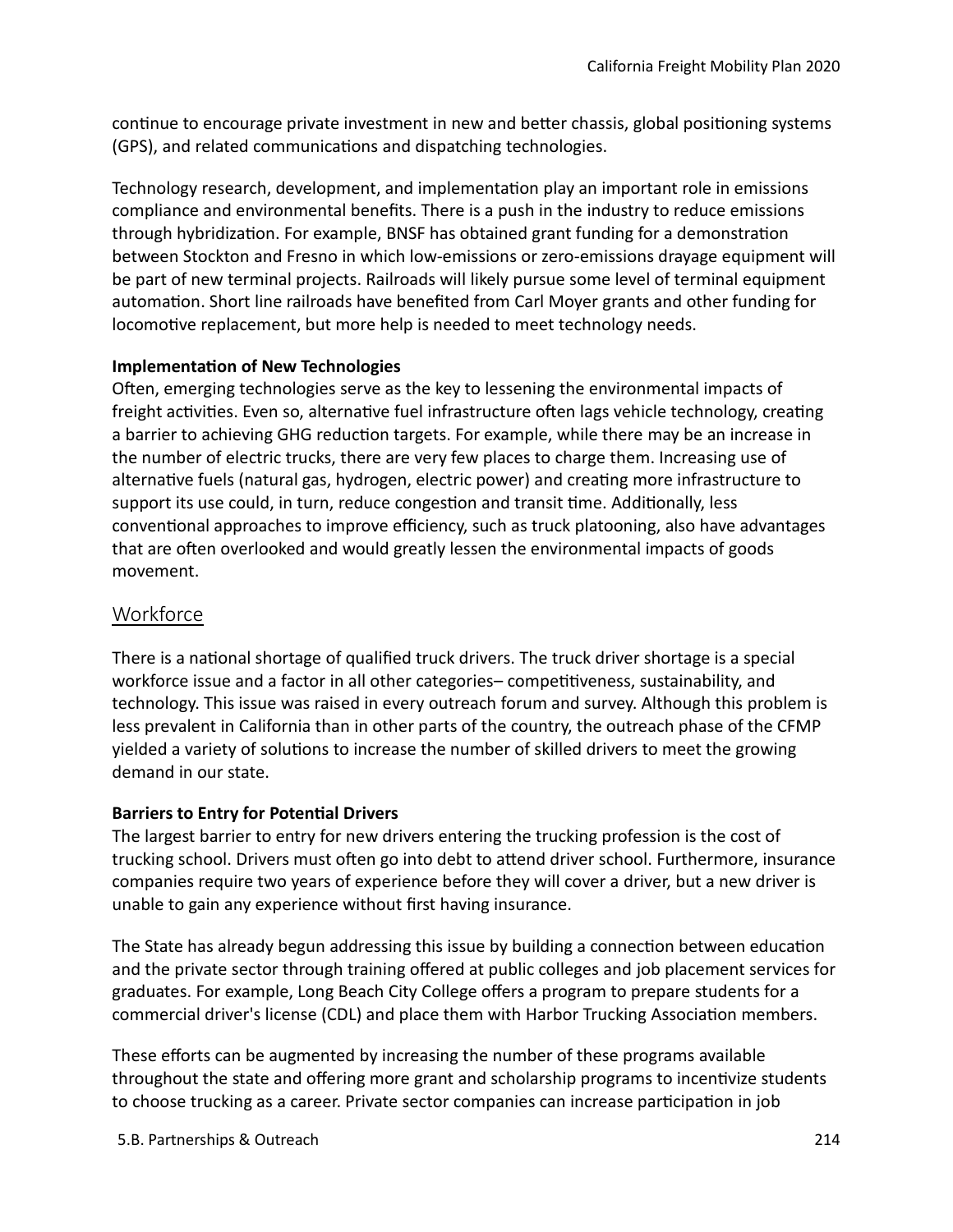training programs in partnership with universities and offer scholarship programs of their own. Additonally, the public secondary educaton system can emphasize the value of hands-on professions and trades, rather than solely focused on a four-year college.

#### **Working Conditons and Compensaton**

Another strategy for strengthening the trucking workforce focuses on driver retenton. Trucking often requires long hours at night, early mornings, and time away from home for drivers. The private and/or public sector need to provide safe and legal optons for truck parking, so drivers can take breaks between assignments and comply with the regulations for mandatory rest periods. Not only would an increase in truck parking make roads safer, but it also would reduce the number of drivers being ticketed or towed for taking breaks in prohibited areas.

Freight operations is an industry rife with intense competition that holds down rates and wages. Drivers often face a lack of competitive pay compared to other industries. One way the state can ease the financial pressure placed on drivers is to increase the amount of affordable housing options within California to help compensate for the competitive wages offered by the industry.

#### **Driver Productivity**

A third strategy for meeting demand for qualified drivers is to maximize productivity of the existing workforce. Driver productivity is often lost to urban traffic and highway congestion. Similarly, longer port turn tmes force drivers to sit idly while making litle progress on their deliveries. Recently, there has been an adverse impact on driver productivity due to complexites of empty container and chassis returns, the limitatons of current appointment systems, and the reduced opportunity to make dual moves (which have reportedly declined from 81 percent to 19 percent). By better coordinating deliveries with off-peak hours, tracking chassis and containers, and strengthening the appointment system, the capacity of the existng workforce can be better harnessed.

#### **Environmental Impacts**

Environmental responsibility is a crucial consideration and one that cuts across a range of other issues. Some stakeholders view a confict between environmental responsibility and the need for employment and earnings security. However, there are many ways in which the State can marry environmental conservation efforts with other policies to implement the shared vision for a thriving transportation system.

#### **Funding**

Many freight industry stakeholders expressed concern about the cost of regulaton compliance cutting into profit margins and losing business to other states with lower environmental standards. To maintain its current freight industry market share, the State can increase the number of grant and incentve programs to support ZE compliance. This could take the form of providing subsidies or incentves for state regulatory compliance, grants for the implementaton of ZE technologies or assistance with the costs, or labor supply and costs of retraining. By beter aligning the available funding and fnancing to what the industry needs, the State may more effectively work with trucking companies of all sizes to meet its goals.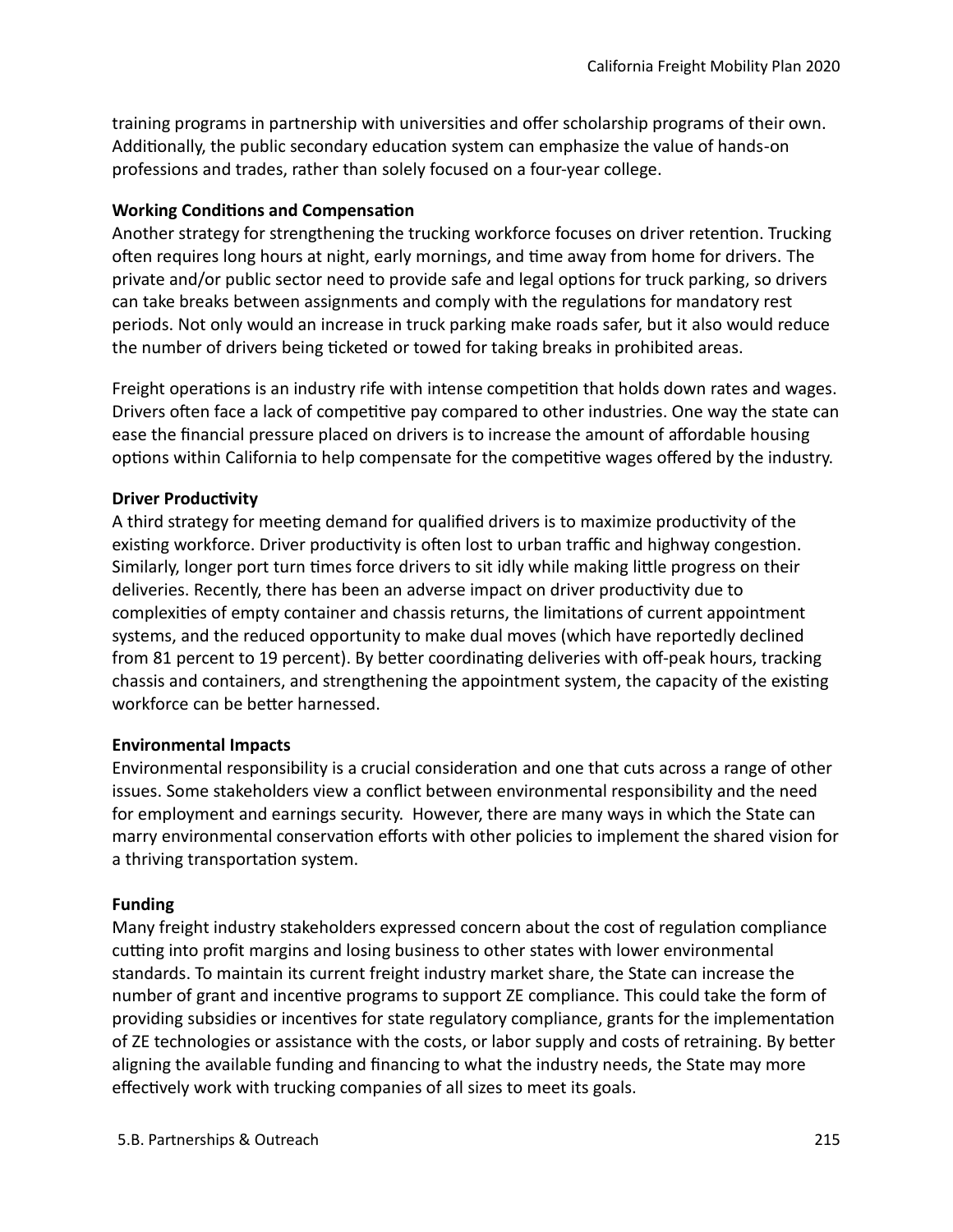Another key funding priority is increased railroad infrastructure. Short line rail lines have the ability to ease highway congestion through modal shift. However, short line railroads would beneft from increased local and state recogniton and cooperaton. Achieving the expected public benefits of modal shift will require public financial support, including a strong partnership with CARB.

### Projects

Freight infrastructure improvements should focus on maintenance, safety, freight rates per mile, system contnuity, system redundancy, and pavement conditon improvements. To serve the interests of all users, freight stakeholders should use an integrated approach assessing the needs of the freight system and when developing multi-faceted projects that encourage crosscollaboration with public and private partners.

The best resource available to measure progress and rate achievements is the CFAC and its members. The CFAC should encourage the freight industry to actively participate in CFAC meetings and collaborate with its members to support and inform decisions that yield the highest returns.

#### **Trucking Projects**

Ofen, the projects that have the largest, positve impact on freight are those which focus on bottleneck relief, such as truck climbing lanes, passing lanes on rural routes, interchange and entrance/exit geometry improvements, flling capacity gaps in major routes (e.g. SR 99), adding weigh stations and WIM scales, and improving connectivity of east-west connectors between U.S. 101, SR 99 and I-5.

As previously mentioned, California has a shortfall of truck parking, which is needed to operate a safe highway system for passenger vehicles, truckers and the environment. Many truck drivers resort to parking in non-sanctioned areas due to overcrowded, sparse truck parking. To alleviate this, the State should determine where truck parking, rest stops, and truck stops are needed and start a program to provide them by both private and public sectors. The State should also locate and mark safe stopping spots for mandated breaks and consider identfying, marking, and creatng legal parking spots on Caltrans' right-of-way when private sector optons are not available. The upcoming Statewide Truck Parking Study will help identfy unmet parking demand and areas where additonal parking is needed.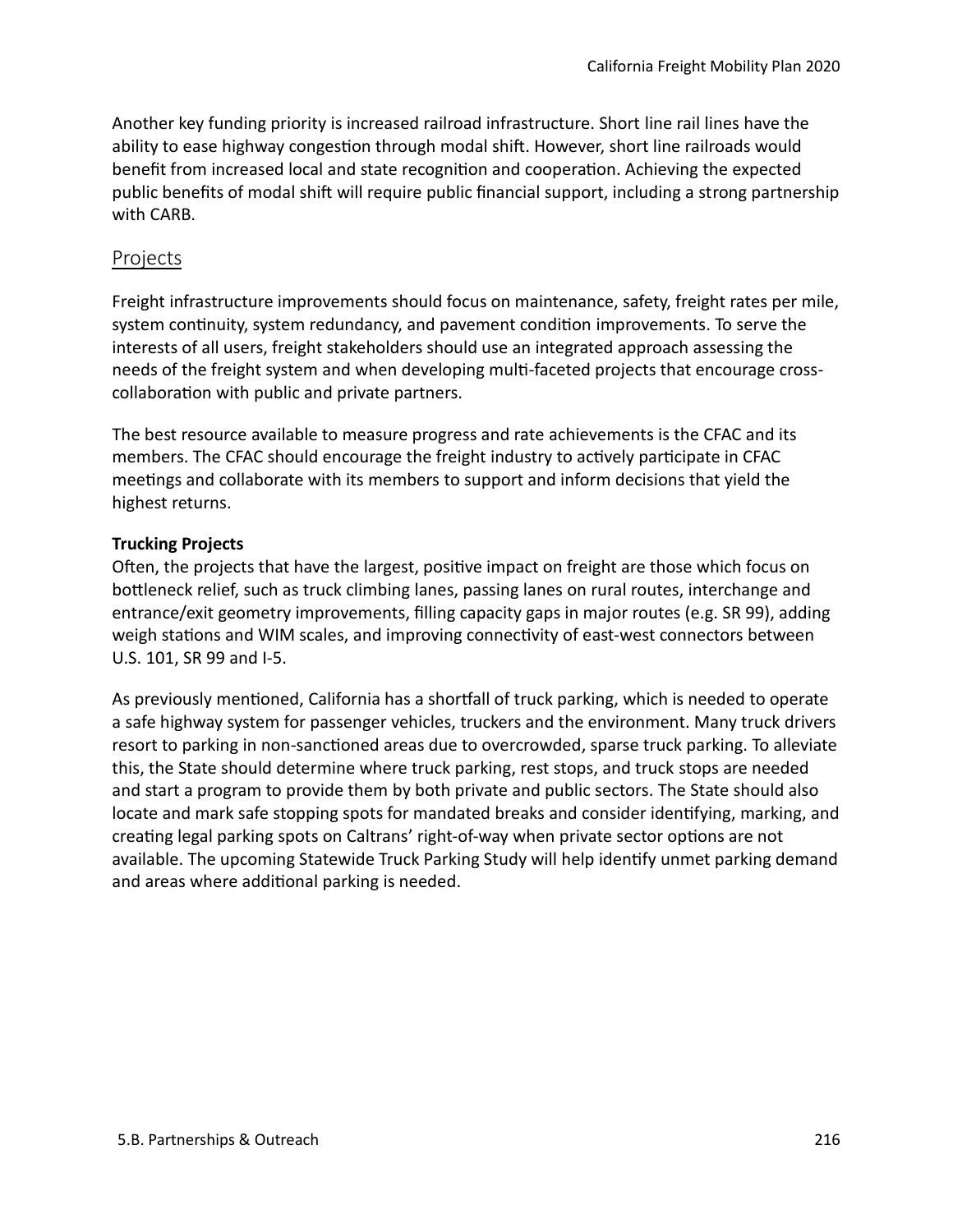#### **Seaport Projects**

Some members of the CFAC felt that one of the best strategies to ensure that California's seaports continue to be accessible and competitive would be by maintaining the channel depths. The CFAC members also mentoned providing more funding for wharfs, fendering, dredging, and wider turning basins to handle larger ships and the effects of climate change. Other important freight projects are port-rail projects that aid to shift truck trips from off-dock railyards to on-dock railyards.

Additonally, interagency eforts could fnd a way to streamline infrastructure projects that do not pose negative impacts on communities. The State should consider alternative growth projections that assess not only impacts of tariffs and trading partners, but also technological advancements. The push for ZEV and electrifcaton entails a need for signifcant private investment. But this may not be supported by private companies due to uncertainty over future regulations, long lead times, and business conditions in California which discourages capital investment. Incentves or funding from the public sector, or a public-private partnership may be necessary to implement California's vision for port projects.

#### **Railroad Projects**

The Class I railroads have built a strong relatonship with Caltrans and other agencies on rail transportaton within California. With the development of the California High-Speed Rail, additonal freight capacity may be available as passenger rail shifs to dedicated passenger tracks, allowing for a higher volume of freight to move along non-passenger tracks. Reducing capital project costs, barriers, and delays that can increase tme and decrease reliability for deliveries of goods as well as working with public groups and private enterprises to fnd common ground for projects that have merit in increasing competitiveness without sacrificing public good.

## Native American and Tribal Groups Freight Connections

California is home to more than 100 federally recognized Natve American tribes and approximately 80 informal tribes and individuals. Many of the federally recognized tribes own tribal lands officially designated as reservations or Rancherias. As with all communities, Native American communites rely on the freight system to obtain goods and services and to export products. This chapter presents background information and connections between tribal lands and peoples and the California freight system.

#### **Tribal Lands and Proximity to Freight Facilites**

Great expanses of California are regarded as Natve American ancestral lands, which contain important locations of historical significance, including sacred burial grounds, traditional foods, materials, and cultural resources. Currently, federally recognized tribal land is fractoned throughout the state, but is most heavily concentrated in areas south and east of Los Angeles County and the Northern California Coast. San Diego County is home to 17 Tribal governments– the most in one county in the contguous U.S. There are 16 federally recognized tribes located in Riverside and San Bernardino countes that are within the SCAG metropolitan planning region.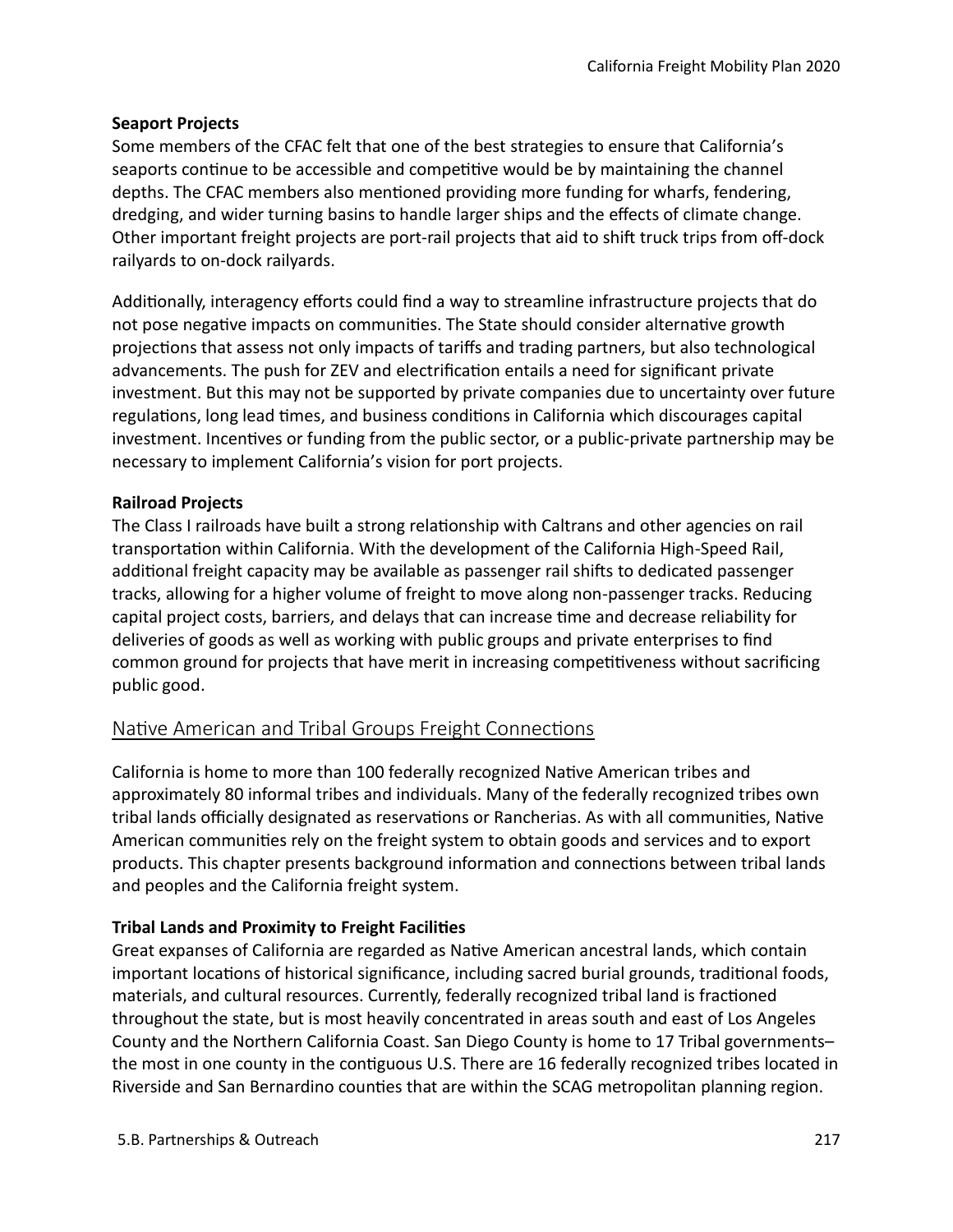Not all tribes have reservations or rancherias. In general, most tribal lands are located in rural areas.

The SHS provides vital access and connectivity for tribal lands; however, given the rural location of most reservations and rancherias and the roadway geometric restrictions of some rural highways, some state highways and many local roads that provide access to tribal lands do not allow passage by full-size, fifty-three-foot truck trailers - the standard "big rig." Having to divide large truckloads of goods into smaller trucks can add cost and tme to tribal shipment deliveries, resultng in increased business and consumer prices. Terminal access routes and last-mile freight connections are vital to tribal governments engaging in economic development.

Many tribal lands are within proximity of or intersect with the California SHS. Of the federally recognized tribes in California, 100 of these have trust land within fve miles of the SHS. Seventy-eight percent of the recognized tribes on tribal land are within two miles of the SHS, and 35 percent of the tribal governments have trust land that intersects with the SHS.

Improving freight infrastructure access between State Highway thoroughfares and local tribal service roads is crucial. The handful of existng programs dedicated to tribal governments for accessibility projects are listed in the Federal and State Recognized Tribes. Contnued partnerships with tribes, Caltrans, and local agencies will play a key role in enabling the necessary access and economic development to help alleviate high unemployment in tribal areas.

In its comments to the USDOT regarding the proposed Natonal Primary Freight Network, the CalSTA recommended that the federal freight planning guidance include roadway connections between trust lands and the federally designated freight network. Federal guidance regarding the designaton of the rural and urban connectors has been issued. To be consistent with the pending federal designaton process, Caltrans will engage in the designaton of tribal freight connectors at the same time the rural and urban connectors are identified. In many cases, it is likely that the tribal and rural connectors will use the same routes.

As with many neighborhoods adjacent to any major truck route or rail line in North America, California tribes may also be negatively impacted by freight activity without benefitting from the movement of freight in their communities. However, through better consultation process, detrimental impacts may be avoided or mitgated.

#### **Tribal Consultaton Process and Guidance**

As sovereign powers, the governments of federally recognized Tribes are enttled to consultation with the California State government on matters affecting their respective Tribal lands, cultural heritage sites, and other issues of signifcance to them as outlined through AB 52.<sup>1</sup> Caltrans Director's Policy (DP-19), "Working with Native American Communities," guides Caltrans' relationship with tribes, requiring the Department to "recognize and respect important California Native American rights, sites, traditions, and practices." Tribal consultation is a vital step in the transportaton planning process.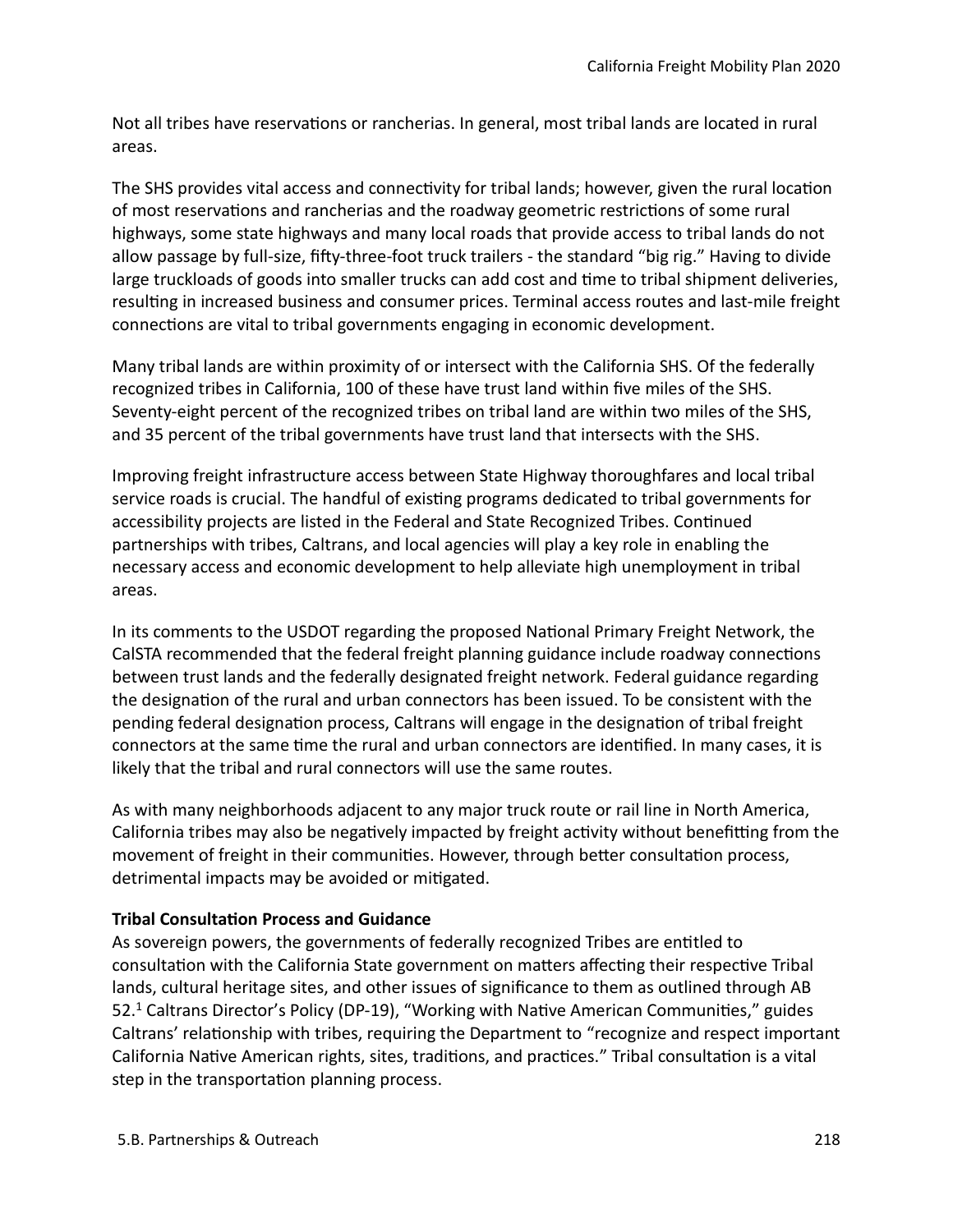As a part of the CFMP outreach efforts, Caltrans' staff participated in four "tribal listening sessions" in various locations within California and received input from 40 Native American tribes at those sessions. The listening sessions were organized to engage with tribal representatves and others regarding several major plans in development by Caltrans, including the CFMP. The tribal representatives provided invaluable insight into transportation needs and tribal consultaton protocol. During these sessions, partcipants expressed the desire for earlier and more substantive consultation. Some stated that tribal consultation should be a more open process. Partcipants generally agreed that further work should also be done to create partnerships between tribes and regional agencies on funding and project development.

Caltrans shall work to improve the consultation process and build stronger partnerships with Native American communities. This consultation process will emphasize two-way collaboration, communication, education, and timely notice. Prior to the listening sessions, two representatves from the Natve American community were invited to serve as members of the CFAC. In additon, Caltrans freight planning staf regularly partcipates in Natve American Advisory Committee (NAAC) meetings.

To further engage regional partners, regional and State agencies should include Natve American tribal transportaton needs, including a freight project list, in Regional Transportaton Plans (RTP) and other planning documents. Nearby planned projects should involve consultaton in the form of input to the planned freight project (including railroad crossings, bridge rehabilitation, and roadway expansion) location and design to minimize negative tribal impacts. Although the consultation process adds steps to project planning and development, it can ultmately result in greater benefts by leveraging local knowledge. These benefts include, but are not limited to, preservation of cultural sites, greater community input and buy-in, transportation efficiency improvements, and expansion of multimodal transportation services for tribes. Consultation with tribes is therefore not only an obligation, but an asset to Caltrans' planning and project development efforts.

#### **Freight Transportation Planning Activities for Tribal Needs**

Statewide Tribal freight needs typically encompass project coordinaton and fnancial assistance with mutually beneficial transportation endeavors, such as roadway access, operations, maintenance, and safety. The Caltrans Natve American Liaison Branch, created in 1999, serves as intermediaries between Tribal governments and other third parties to promote governmentto-government relations regarding Tribal transportation needs. Early in its development, it was identified that there was no formal access to data on tribal transportation facilities in California. This information is critical for Tribal governments to determine current and long-range transportation needs, and to secure resources needed to improve them.

Over the past 20 years, several achievements within the branch include establishment of proper framework to access more funding for roadside safety improvements, roadway access, operations and maintenance facility needs. The first collaborative effort involved 77 Tribal partcipants to document new roads and bridge inventory data that were proposed for inclusion into the federal inventory. A second effort was completed in 2010 to develop a Statewide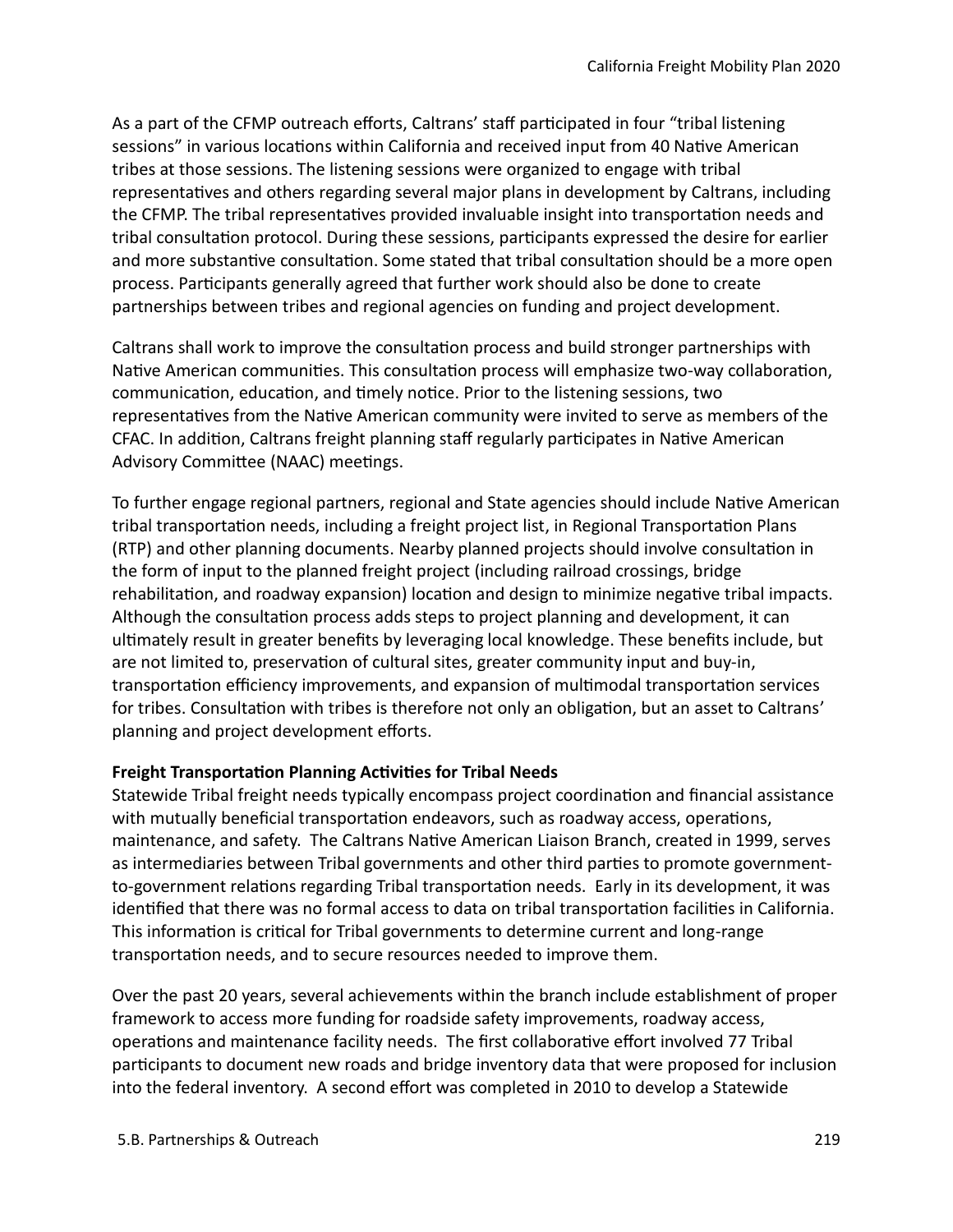Transportation Needs Assessment to determine Tribal employment conditions, issues and concerns. An ongoing outreach effort has been made to provide technical assistance to Tribal governments in California through several public outreach activities and workshops conducted between 2008 and 2018.

Even through the concerted efforts to improve access to funding, it was noted that the 108 federally recognized tribes in California only received 1.88 percent of the available Indian Reservations Roads (IRR) funds. As a result, several actions have been identified that are currently being drafed in the California Transportaton Plan 2050, which combines eforts with the States' goals for sustainability, inclusion of multimodal facilities, such as bike and pedestrian access, as well as the ability to remain economically competitive, among others. In 2019, Caltrans began a special research study to develop a Tribal Transportaton Safety Assessments that identify vehicular traffic, pedestrian, and rural safety needs supported by the California Strategic Highway Safety Plan (SHSP). This study is antcipated to be completed in 2021.

Tribal Transportaton Planning is now a part of the Federal Statewide Transportaton Improvement Program (FSTIP), involving the coordinaton of Metropolitan Planning Organizations (MPOs) to identify where investments are needed on or near reservations or rancherias. The outcomes of the study will improve the written documentation and data collection that may help Tribal governments pursue further ongoing transportation funding. The overall coordination effort may help elevate Tribal transportation and offer new opportunities for state, MPO, and Tribal governments to identify innovative partnership opportunites.

Once the Tribal Transportation Safety Assessments are completed, Caltrans staff will work with Tribal consultants, applying appropriate Tribal consultaton customs, to promote innovatve projects such as alternatve fuel infrastructure funding, roadside rest area and truck parking facilites, economic partnership developments, and etcetera. The completed safety assessments may lead to future freight funding projects that comply with Federal and State requirements and employ trained Tribal members, thereby increasing the access, efficiency, and economic viability of the SHS adjacent to Native American Tribal reservations and rancherias.